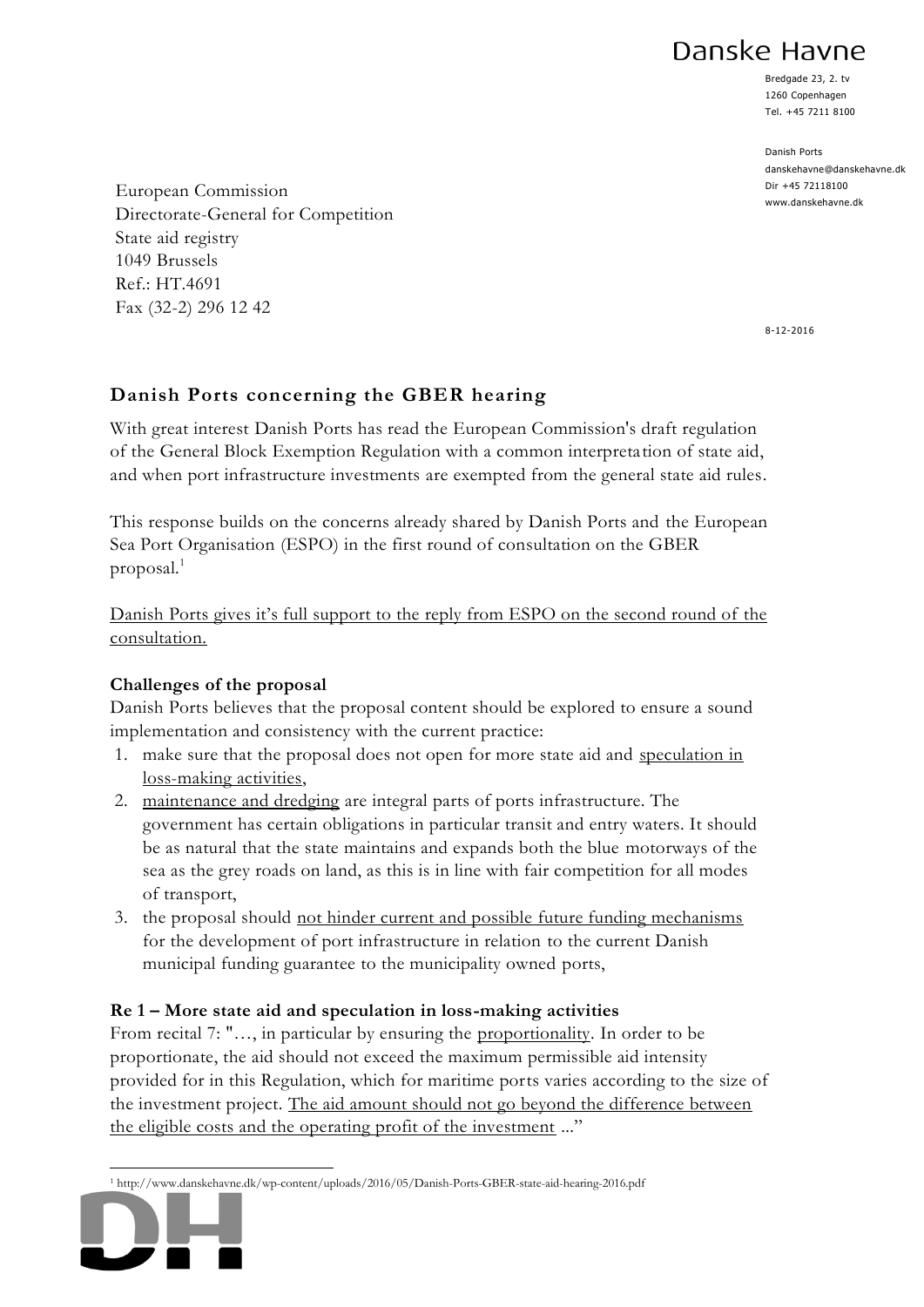Danish Ports raises the question whether the proposal (recital 7 and Article 56b) paragraph 4-5) might be opening for speculation in infrastructure investment with operating loss. The aid is limited to the funding gap. But the aid intensity creates an incentive to calculate the maximum possible funding gap and thus the minimum private financing. A lower intensity and threshold would increase the requirements for notification of an investment project and opportunity to assess and analyse the economic sustainability of the proposed investment.

Article 56b paragraph 7, in conjunction with the intensity of the paragraph 4  $(a)$  -  $(d)$ seeks to limit the splitting up of projects into smaller parts to utilize maximum state aid. The so-called salami method. Danish Ports sees a flaw in this method as ports' development projects are not necessarily linked, although they might be performed at the same time. It is important to prevent fraud in relation to investment aid, and therefore Danish Ports recognizes the purpose of the clause but it needs to take account of projects, which are not intrinsically linked to each other.

Danish Ports welcomes the proposal to ease the assessment of the needed aid intensities in case of very small projects as laid down in article 56b paragraph 10 and refers to the rewording suggested by ESPO.

#### **Re 2 – dredging**

According to Danish Ports, the proposal's definition of dredging is a challenge for current practice in Denmark.

Dredging associated with access to the port can be regarded as a non-economic activity - also with regard to ongoing maintenance to keep waterways accessible, why Danish Ports sees a lack of clarity in the proposal. Maintenance and deepening are integral parts of ports infrastructure. The government has certain obligations in particular transit and entry waters. It should be as natural that the state maintains and expands both the blue motorways of the sea as the grey roads on land, as this is in line with fair competition for all modes of transport.

#### **Re 3 – Ensuring the Danish funding model**

Modernisation of state aid rules for ports should take into account current national access for public investment funding and guarantees - not operational support.

Danish Ports considers it essential to emphasize that the Danish ports are large capital and employment-intensive companies that regardless of organizational form is predominantly owned by local authorities. Commercial ports expand and maintain complex infrastructure and therefore have an ongoing need for funding, which to a certain extent is financed through KommuneKredit (the Credit Institution for Local and Regional Authorities in Denmark).